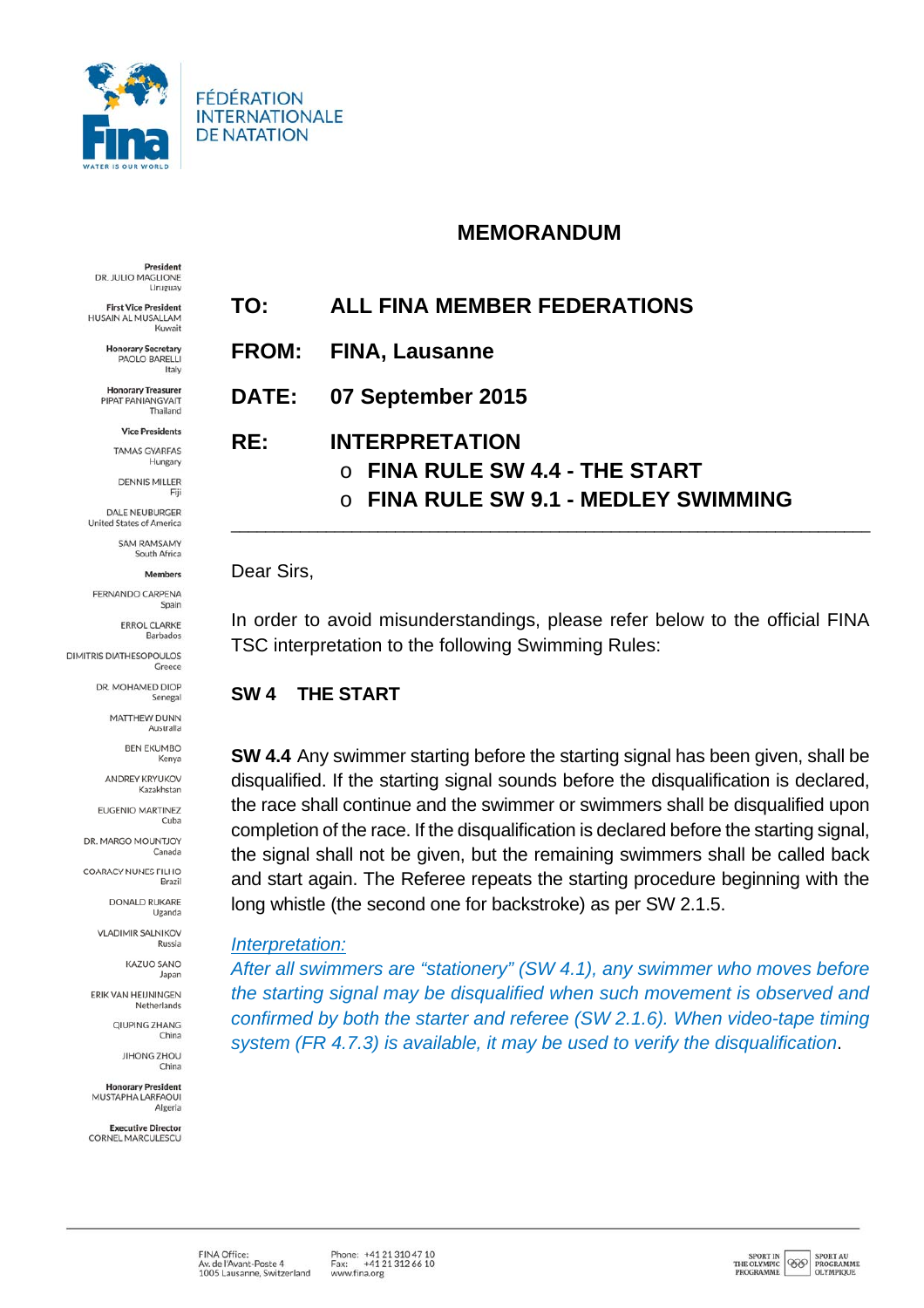

FÉDÉRATION **INTERNATIONALE DE NATATION** 

President DR. JULIO MAGLIONE **Uruguay** 

**First Vice President** HUSAIN AL MUSALLAM Kuwait

> **Honorary Secretary** PAOLO BARELLI Italy

**Honorary Treasurer** PIPAT PANIANGVAIT Thailand

> **Vice Presidents TAMAS GYARFAS**

Hungary DENNIS MILLER

DALE NEUBURGER **United States of America** SAM PAMSAMY

> South Africa Members

FERNANDO CARPENA

Spain **ERROL CLARKE** 

Barbados

**DIMITRIS DIATHESOPOULOS** Greece

> DR. MOHAMED DIOP Senegal

> > **MATTHEW DUNN** Australia

> > > **BEN EKUMBO** Kenya

**ANDREY KRYUKOV** Kazakhstan

**EUGENIO MARTINEZ** Cuba

DR. MARGO MOUNTJOY Canada

**COARACY NUNES FILHO** Brazil

> DONALD RUKARE Uganda

**VLADIMIR SALNIKOV** Russia

> **KAZUO SANO** Japan

ERIK VAN HEIJNINGEN Netherlands

> **QIUPING ZHANG** China

> > JIHONG ZHOU China

**Honorary President** MUSTAPHA LARFAQUI Algeria

**Executive Director** CORNEL MARCULESCU

### **SW 9 MEDLEY SWIMMING**

**SW 9.1** In individual medley events, the swimmer covers the four swimming strokes in the following order: Butterfly, Backstroke, Breaststroke and Freestyle. Each of the strokes must cover one quarter (1/4) of the distance.

#### *Interpretation:*

*According to SW 9.1 each of the strokes must cover one quarter (1/4) of the distance. Being on the back when leaving the wall for the Freestyle portion of the Ind. Medley is covering more than one quarter of the distance in the style of Backstroke and is, therefore, a disqualification. Backstroke swimming is only defined as being on the back.* 

This interpretation is based on the following FINA Swimming rules:

### SW 5 FREESTYLE

SW 5.1

"except that in individual medley or medley relay events, freestyle means any style other than backstroke, breaststroke or butterfly."

# SW 6 BACKSTROKE

SW 6.1 to SW 6.5

There are no kick or stroke requirements. The swimmer "must push off and swim upon his back throughout the race" "Some part of the swimmer must break the surface of the water throughout the race." Except for the 15 m at the start and turn.

# SW 7 BREASTSTROKE

SW 7.1 to SW 7.6

There are specific stroke and kick requirements.